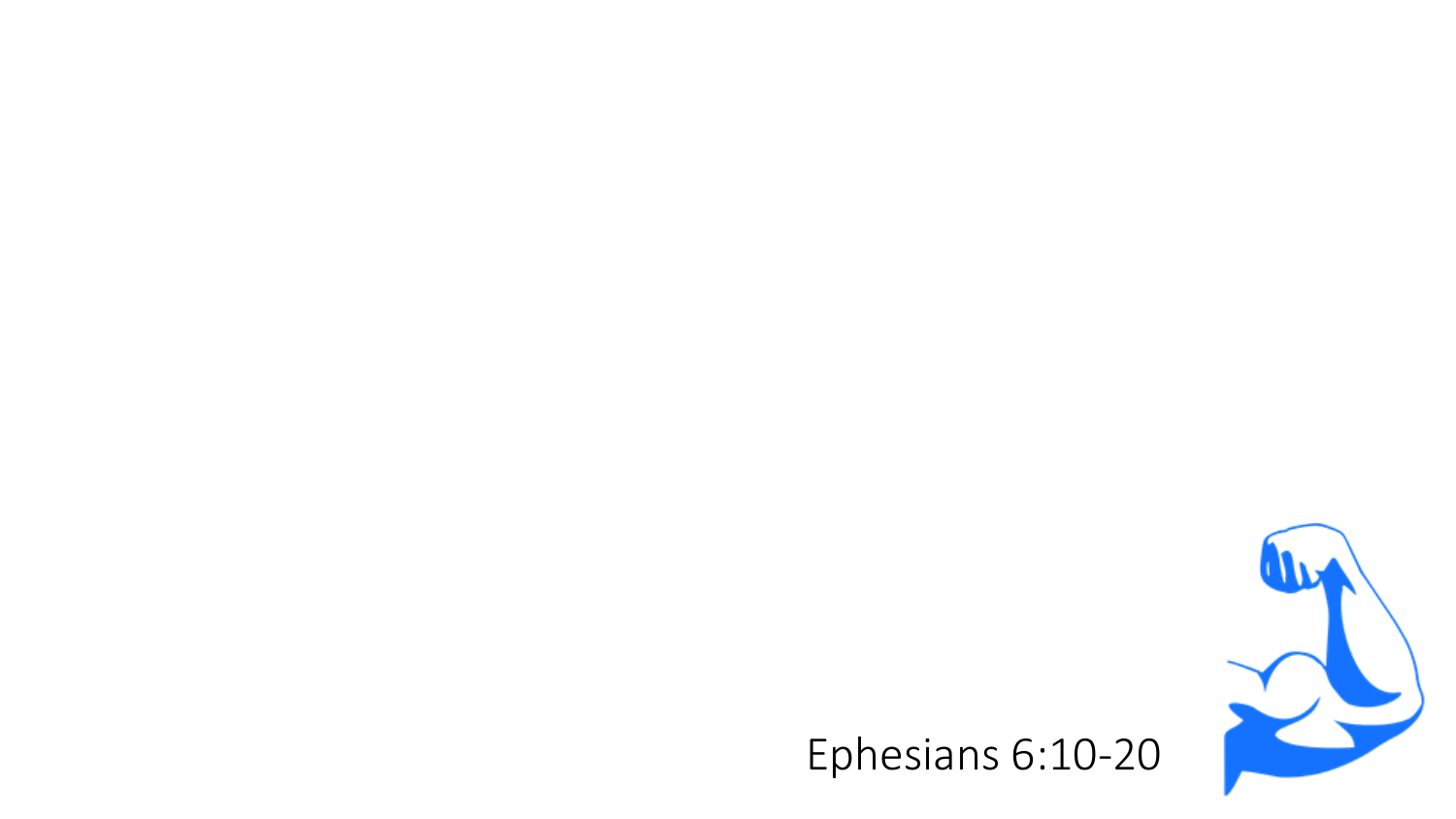$10$  Finally, be strong in the Lord and in his mighty power. <sup>11</sup> Put on the full armor of God, so that you can take your stand against the devil's schemes.

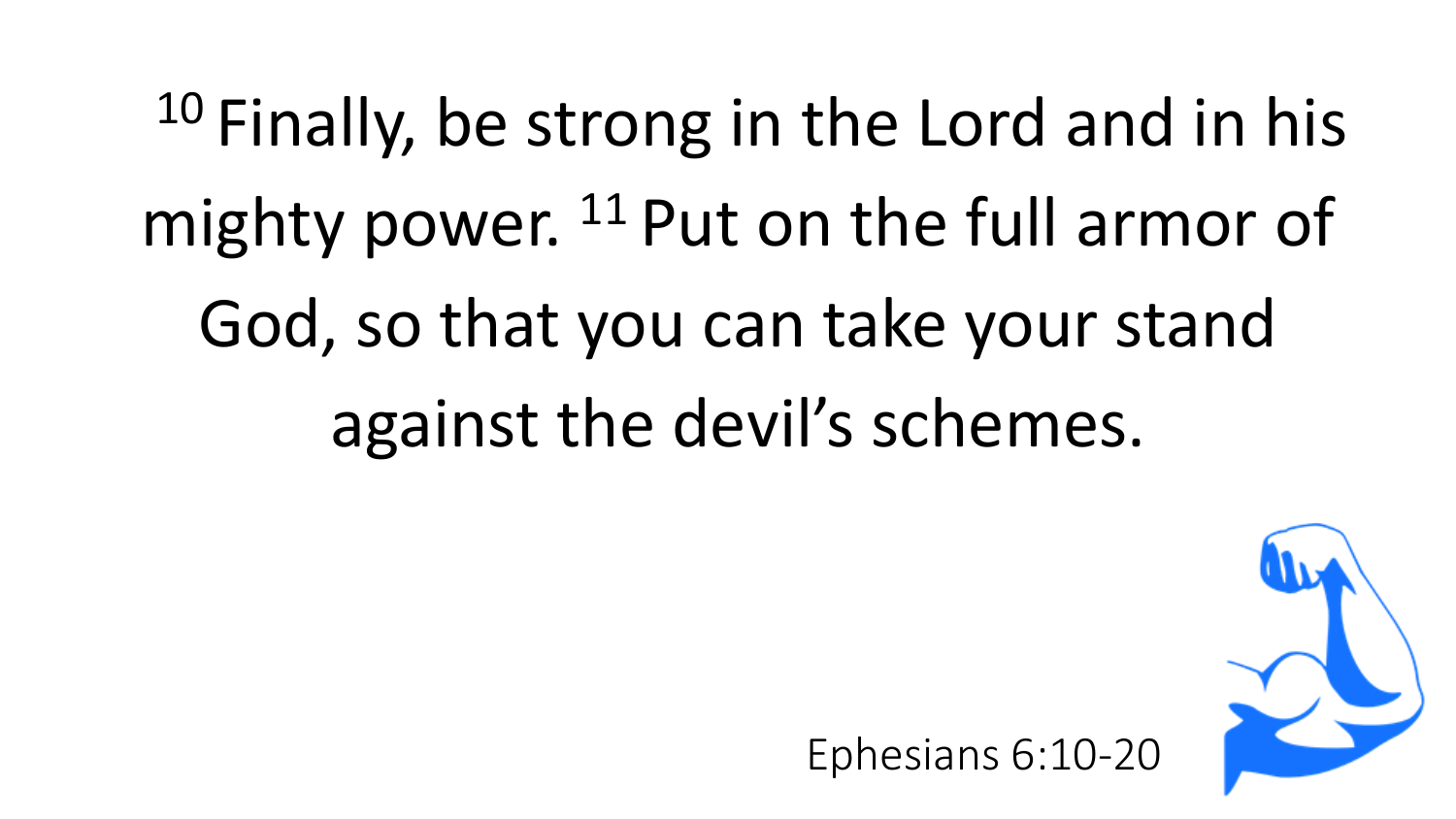<sup>12</sup> For our struggle is not against flesh and blood, but against the rulers, against the authorities, against the powers of this dark world and against the spiritual forces of evil in the heavenly realms.



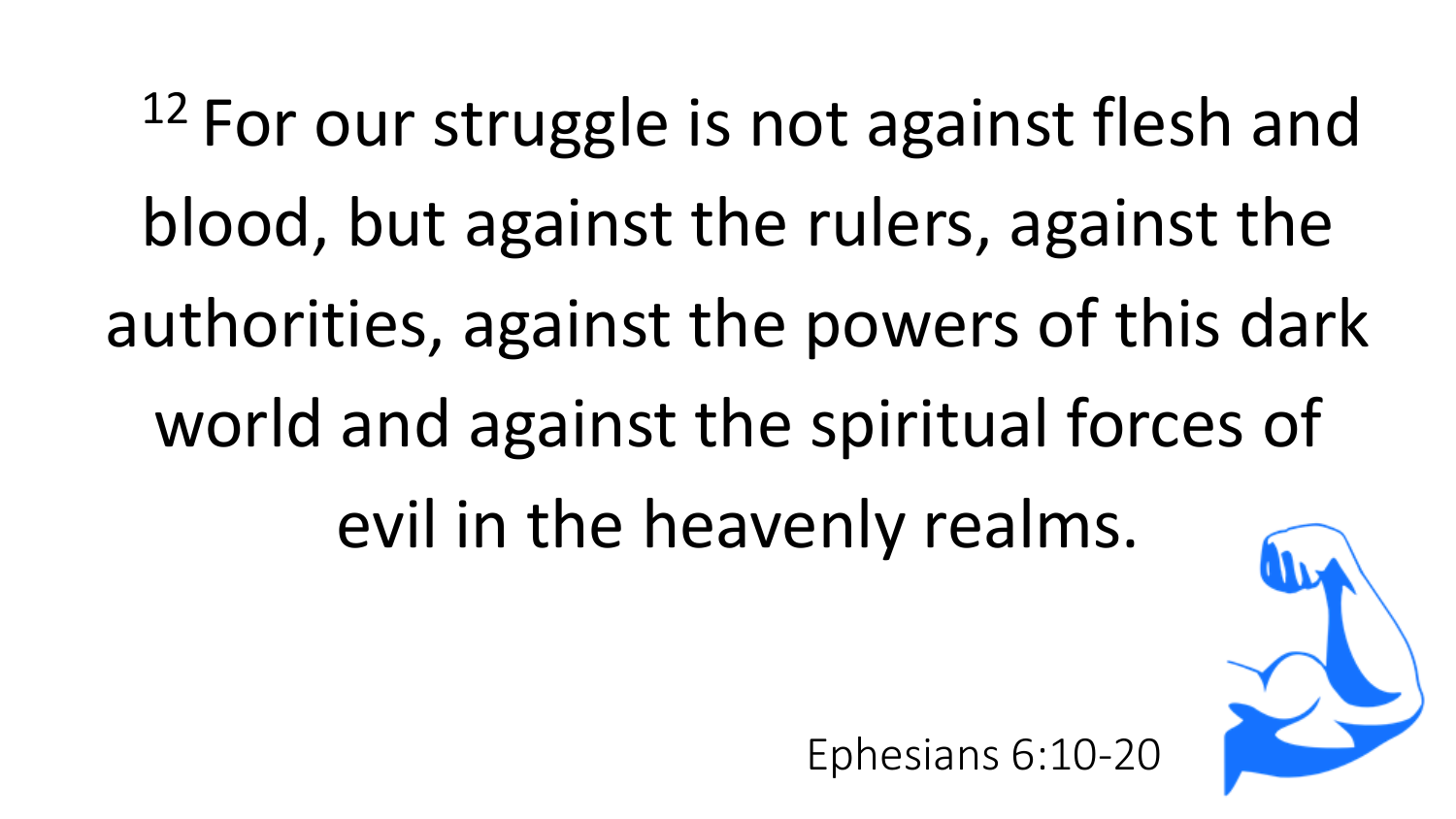<sup>13</sup> Therefore put on the full armor of God, so that when the day of evil comes, you may be able to stand your ground, and after you have done everything, to stand.

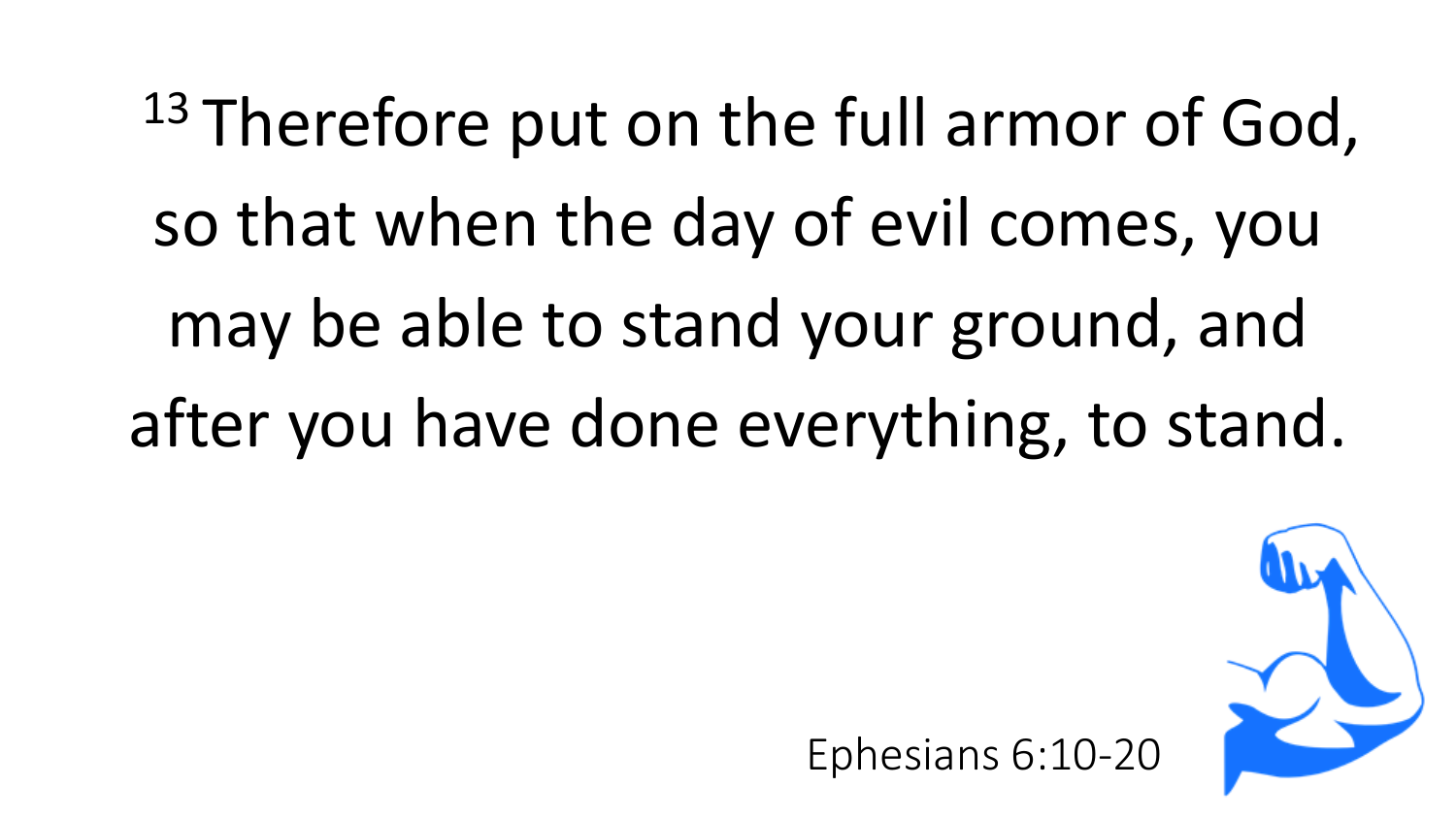<sup>14</sup> Stand firm then, with the belt of truth buckled around your waist, with the breastplate of righteousness in place, <sup>15</sup> and with your feet fitted with the readiness that comes from the gospel of peace.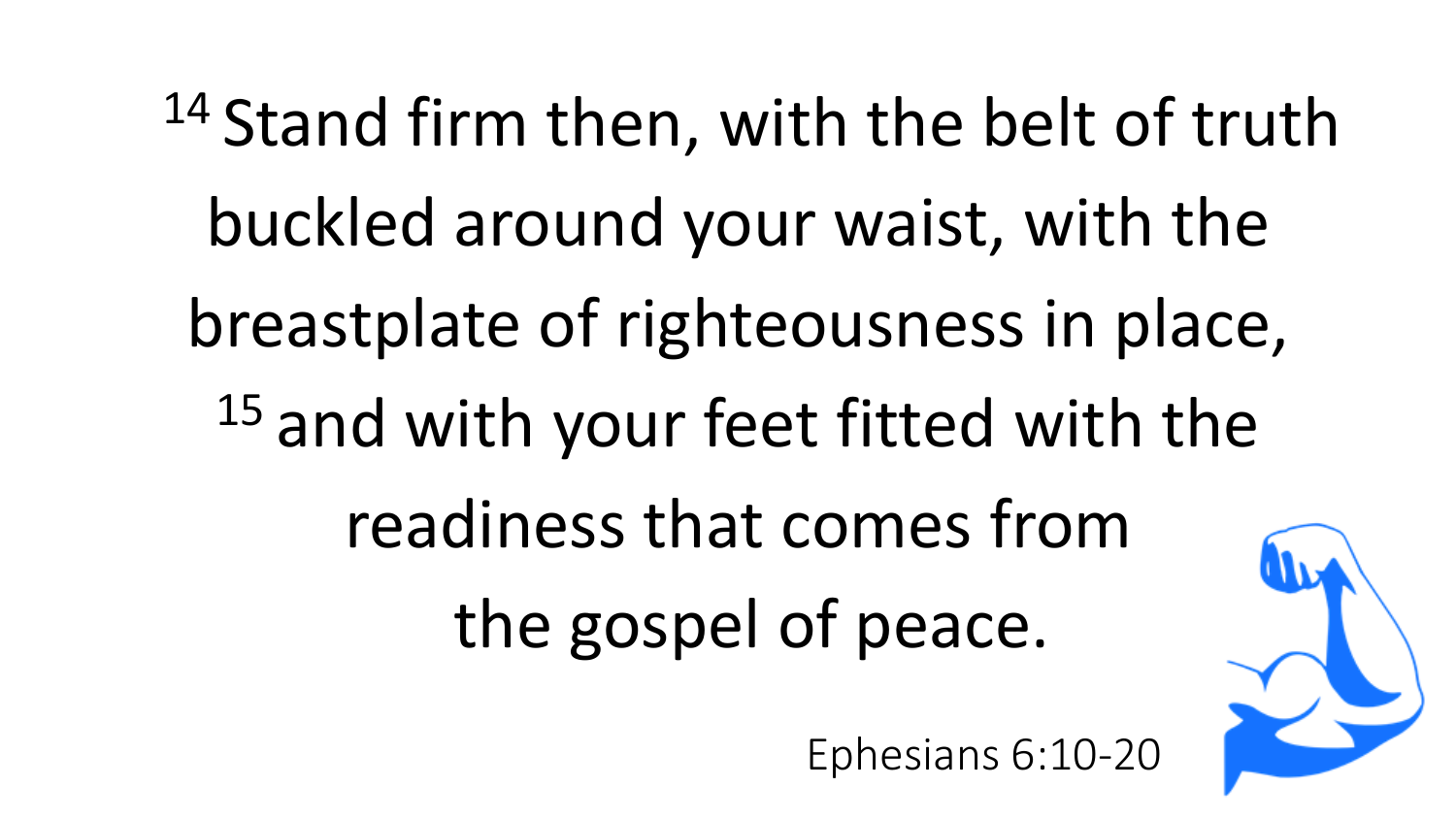<sup>16</sup> In addition to all this, take up the shield of faith, with which you can extinguish all the flaming arrows of the evil one. <sup>17</sup> Take the helmet of salvation and the sword of the Spirit, which is the word of God.

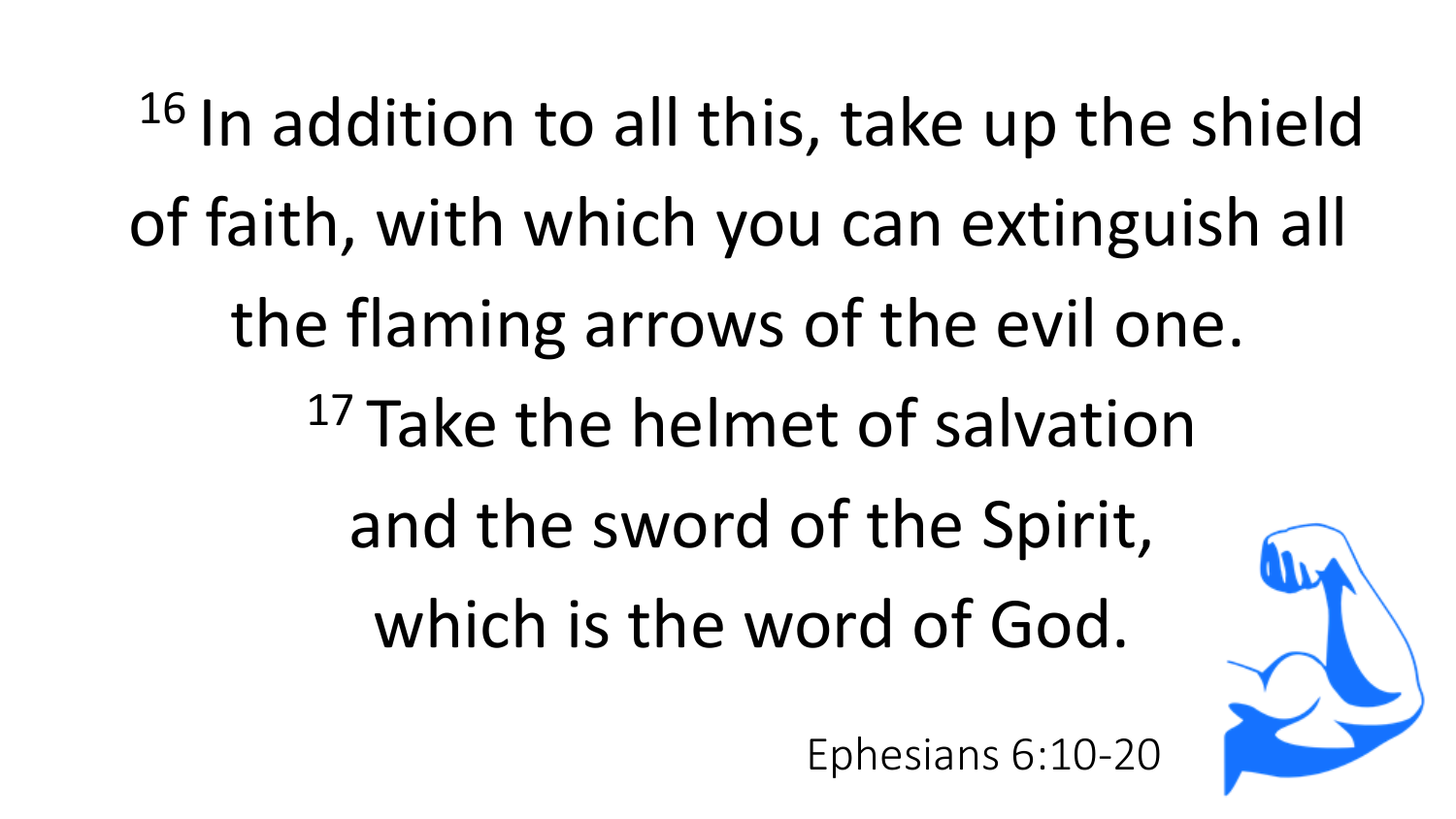<sup>18</sup> And pray in the Spirit on all occasions with all kinds of prayers and requests. With this in mind, be alert and always keep on praying for all the Lord's people.